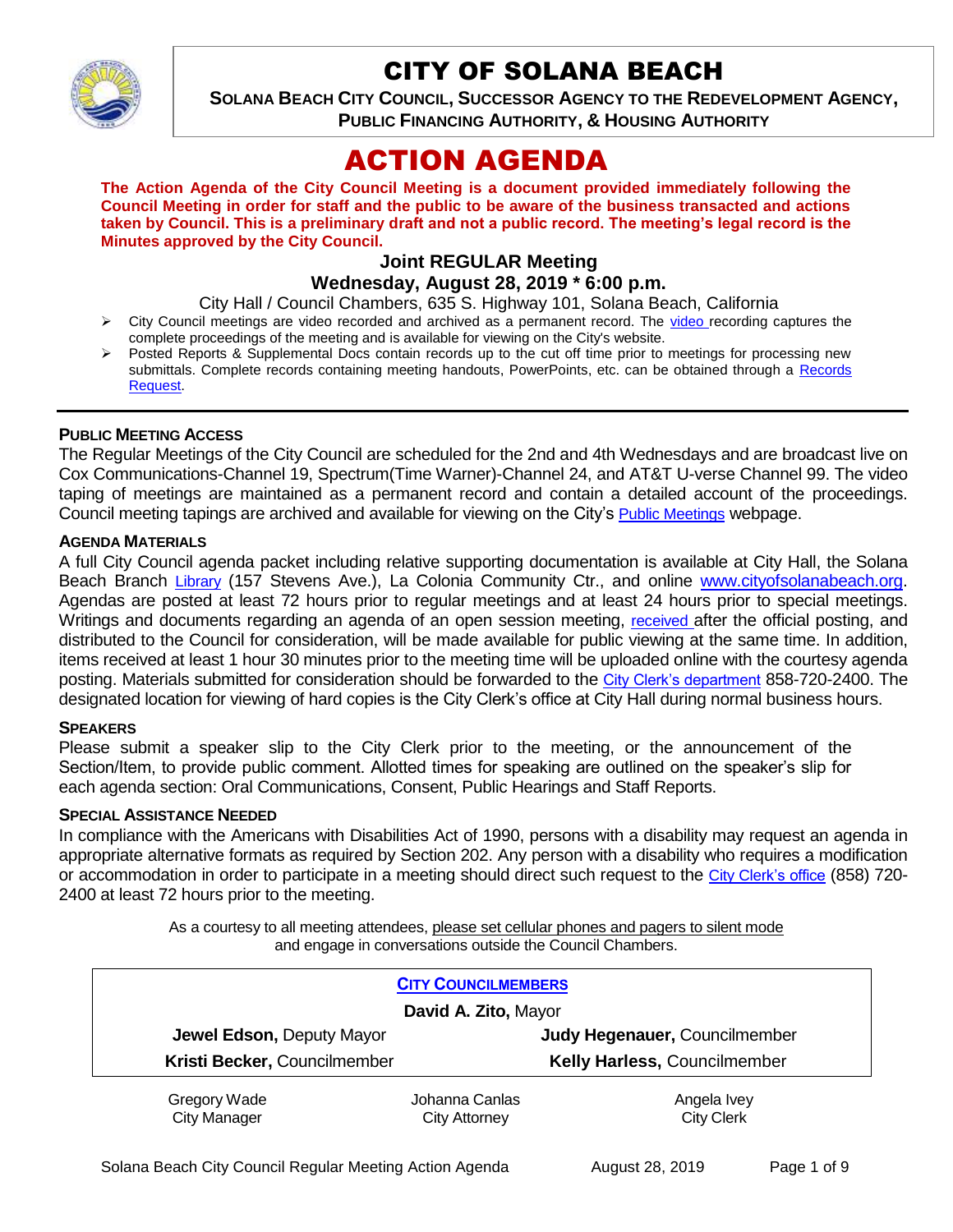#### SPEAKERS:

Please submit your speaker slip to the City Clerk prior to the meeting or the announcement of the Item. Allotted times for speaking are outlined on the speaker's slip for Oral Communications, Consent, Public Hearings and Staff Reports.

#### READING OF ORDINANCES AND RESOLUTIONS:

Pursuant to [Solana Beach Municipal Code](mailto:https://www.codepublishing.com/CA/SolanaBeach/) Section 2.04.460, at the time of introduction or adoption of an ordinance or adoption of a resolution, the same shall not be read in full unless after the reading of the title, further reading is requested by a member of the Council. If any Councilmember so requests, the ordinance or resolution shall be read in full. In the absence of such a request, this section shall constitute a waiver by the council of such reading.

# **CALL TO ORDER AND ROLL CALL:**

# **CLOSED SESSION REPORT:**

# **FLAG SALUTE:**

## **APPROVAL OF AGENDA: COUNCIL ACTION: Approved 5/0**

**PRESENTATIONS:** Ceremonial items that do not contain in-depth discussion and no action/direction.

## KAABOO

## **ORAL COMMUNICATIONS:**

This portion of the agenda provides an opportunity for members of the public to address the City Council on items relating to City business and not appearing on today's agenda by submitting a speaker slip (located on the back table) to the City Clerk. Comments relating to items on this evening's agenda are taken at the time the items are heard. Pursuant to the Brown Act, no action shall be taken by the City Council on public comment items. Council may refer items to the City Manager for placement on a future agenda. The maximum time allotted for each presentation is THREE MINUTES (SBMC 2.04.190). Please be aware of the timer light on the Council Dais.

## **COUNCIL COMMUNITY ANNOUNCEMENTS / COMMENTARY:**

*An opportunity for City Council to make brief announcements or report on their activities. These items are not agendized for official City business with no action or substantive discussion.* 

## **A. CONSENT CALENDAR:** (Action Items) (A.1. - A.12.)

Items listed on the Consent Calendar are to be acted in a single action of the City Council unless pulled for discussion. Any member of the public may address the City Council on an item of concern by submitting to the City Clerk a speaker slip (located on the back table) before the Consent Calendar is addressed. Those items removed from the Consent Calendar by a member of the Council will be trailed to the end of the agenda, while Consent Calendar items removed by the public will be discussed immediately after approval of the Consent Calendar.

# **A.1. THIS ITEM HAS BEEN LEFT BLANK**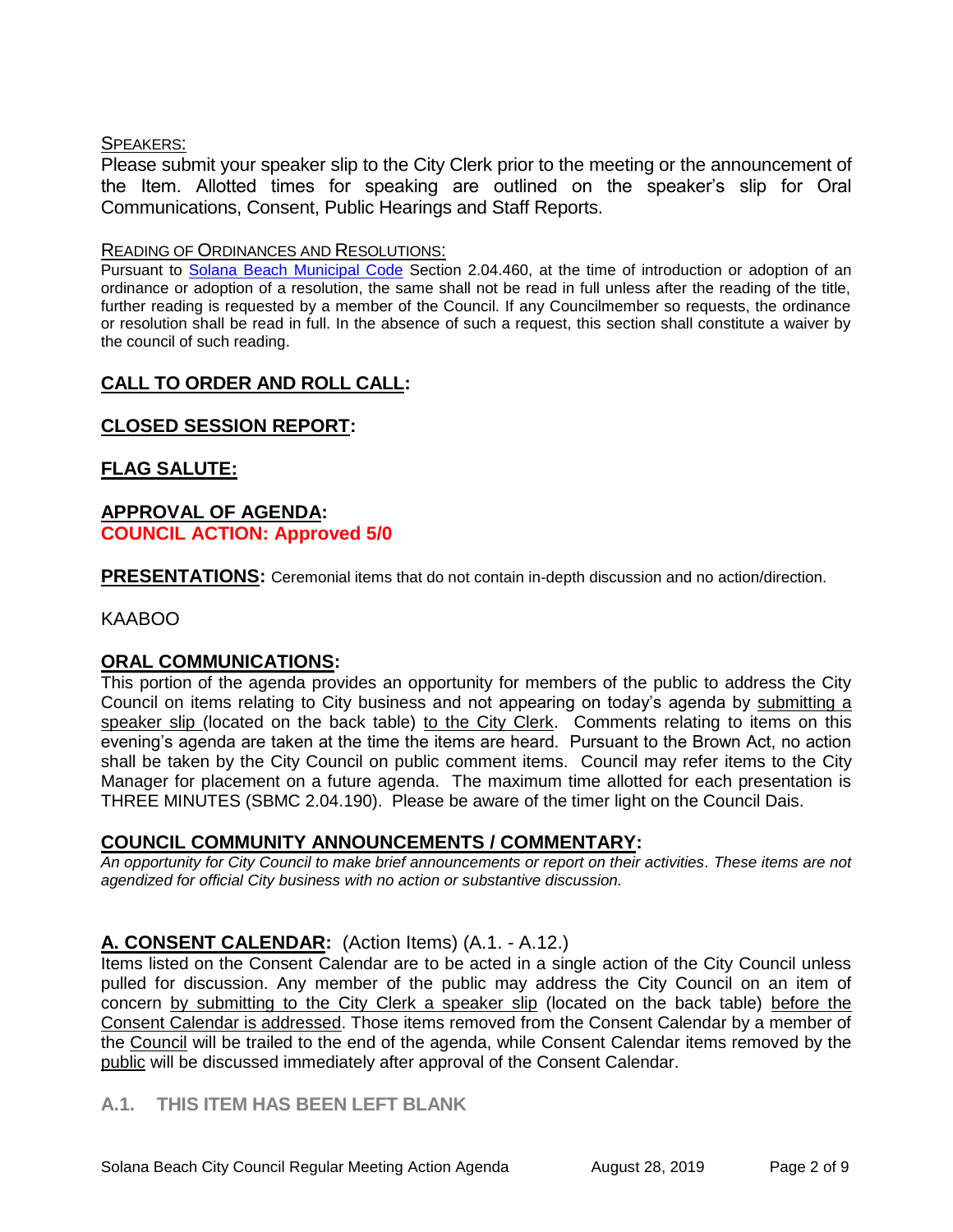### **A.2. Register Of Demands.** (File 0300-30)

Recommendation: That the City Council

1. Ratify the list of demands for June 22 – August 9, 2019.

[Item A.2. Report \(click here\)](https://solanabeach.govoffice3.com/vertical/Sites/%7B840804C2-F869-4904-9AE3-720581350CE7%7D/uploads/Item_A.2._Report_(click_here)_08-28-19_-_O.pdf)  **COUNCIL ACTION: Approved 5/0**

#### **A.3. General Fund Adopted Budget for Fiscal Year 2019-2020 Changes.** (File 0330-30)

Recommendation: That the City Council

1. Receive the report listing changes made to the Fiscal Year 2019-2020 General Fund Adopted Budget.

Item A.3. Report (click here) **COUNCIL ACTION: Approved 5/0**

#### **A.4. Community Grant Fiscal Year 2018-19 Expenditure Report.** (File 0330-25)

Recommendation: That the City Council

1. Accept and file report.

#### [Item A.4. Report \(click here\)](https://solanabeach.govoffice3.com/vertical/Sites/%7B840804C2-F869-4904-9AE3-720581350CE7%7D/uploads/Item_A.4._Report_(click_here)_08-28-19_-_O.pdf)  **COUNCIL ACTION: Approved 5/0**

**A.5. Emergency Storm Drainpipe Repairs in the Solana Beach Towne Centre Update No. 7.** (File 0850-40)

Recommendation: That the City Council

1. Receive Update No. 7 and provide further direction, if necessary.

[Item A.5. Report \(click here\)](https://solanabeach.govoffice3.com/vertical/Sites/%7B840804C2-F869-4904-9AE3-720581350CE7%7D/uploads/Item_A.5._Report_(click_here)_08-28-19_-_O.pdf)  **COUNCIL ACTION: Approved 5/0**

#### **A.6. Sales Tax Information and Audit Services.** (File 0390-70)

Recommendation: That the City Council

1. Adopt **Resolution 2019-104** authorizing the City Manager to approve a Professional Services Agreement with HDL for five years to provide sales tax information and audit services for FY 2019/20 through FY 2023/24 for an amount not to exceed \$20,000 per agreement year for a total of \$100,000.

[Item A.6. Report \(click here\)](https://solanabeach.govoffice3.com/vertical/Sites/%7B840804C2-F869-4904-9AE3-720581350CE7%7D/uploads/Item_A.6._Report_(click_here)_08-28-19_-_O.pdf)  **COUNCIL ACTION: Approved 5/0**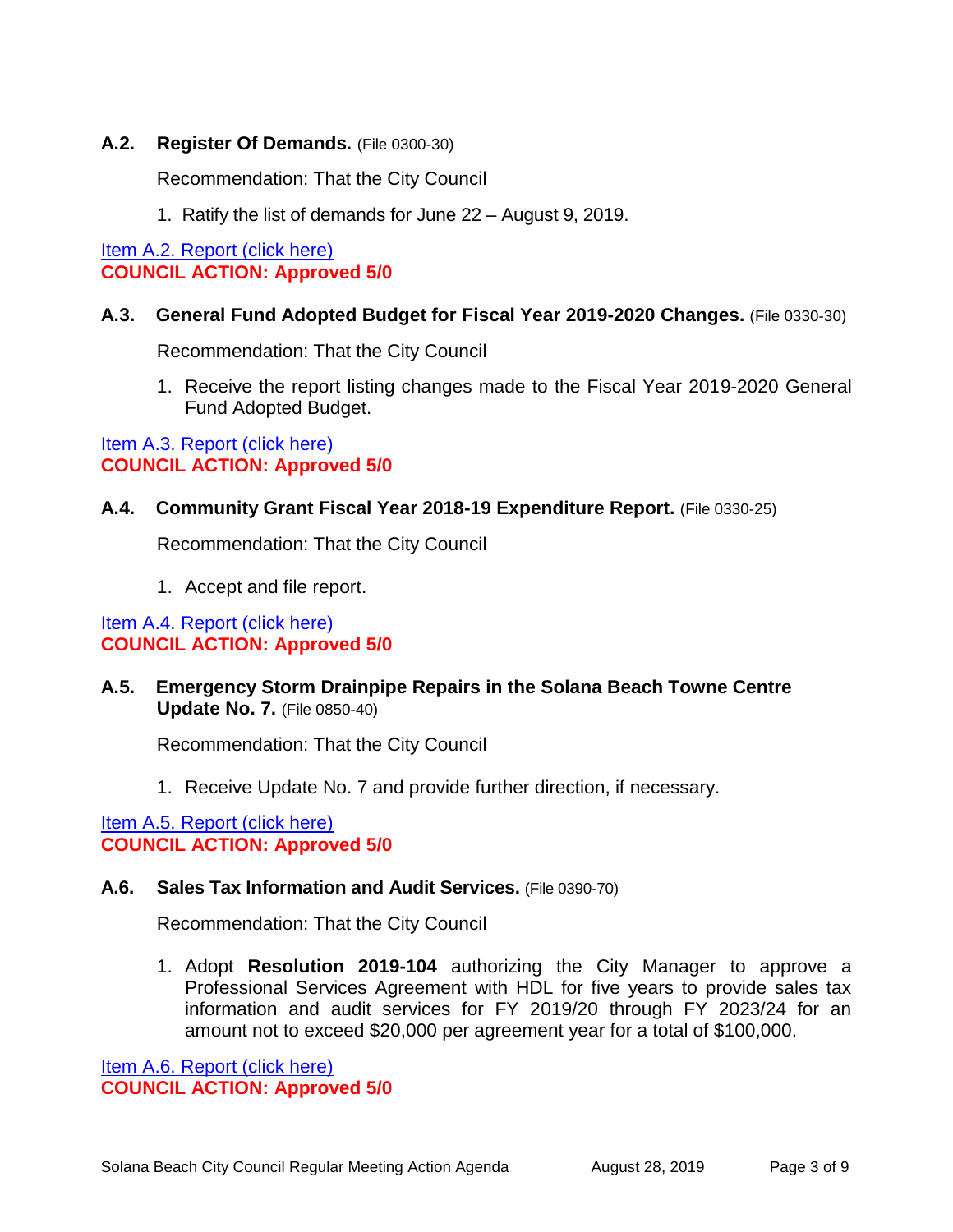#### **A.7. Marvista-Canyon-Glenmont Storm Drain Project Notice of Completion.** (File 0850- 40)

Recommendation: That the City Council

- 1. Adopt **Resolution 2019-114**:
	- a. Authorizing the City Council to accept as complete the Marvista-Canyon-Glenmont Storm Drain, Bid 2018-04, performed by Scott Michael, Inc.
	- b. Authorizing the City Clerk to file a Notice of Completion.

Item A.7. Report (click here) **COUNCIL ACTION: Approved 5/0**

## **A.8. La Colonia Skatepark Project Notice of Completion.** (File 0720-40)

Recommendation: That the City Council

- 1. Adopt **Resolution 2019-112**:
	- a. Authorizing the City Council to accept as complete the La Colonia Skate Park, Bid No. 2018-01, constructed by California Skateparks.
	- b. Authorizing the City Clerk to file a Notice of Completion.
	- c. Authorizing the City Manager to sign Change Order No. 3 on behalf of the City.
	- d. Authorizing an appropriation of \$20,000 into the donation revenue account and into the La Colonia Skate Park project in the City CIP fund.
	- e. Appropriating \$11,763 from undesignated reserves for Capital Improvement Program projects into the project account for the La Colonia Skate Park.
	- f. Authorizing the City Treasurer to amend the FY 2019/2020 Adopted Budget accordingly.

[Item A.8. Report \(click here\)](https://solanabeach.govoffice3.com/vertical/Sites/%7B840804C2-F869-4904-9AE3-720581350CE7%7D/uploads/Item_A.8._Report_(click_here)_08-28-19_-_O.pdf)  **COUNCIL ACTION: Approved 5/0**

# **A.9. Professional Landscape and Coastal Geotechnical Engineering Contract Services.** (File 0600-05)

Recommendation: That the City Council

- 1. Adopt **Resolution 2019-119** authorizing the City Manager to execute a Professional Services Agreement with Pamela Elliott Landscape Architect.
- 2. Adopt **Resolution 2019-120** authorizing the City Manager to execute Professional Services Agreements with GeoPacifica Inc. and CTE Inc.

[Item A.9. Report \(click here\)](https://solanabeach.govoffice3.com/vertical/Sites/%7B840804C2-F869-4904-9AE3-720581350CE7%7D/uploads/Item_A.9._Report_(click_here)_08-28-19_-_O.pdf)  **COUNCIL ACTION: Approved 5/0**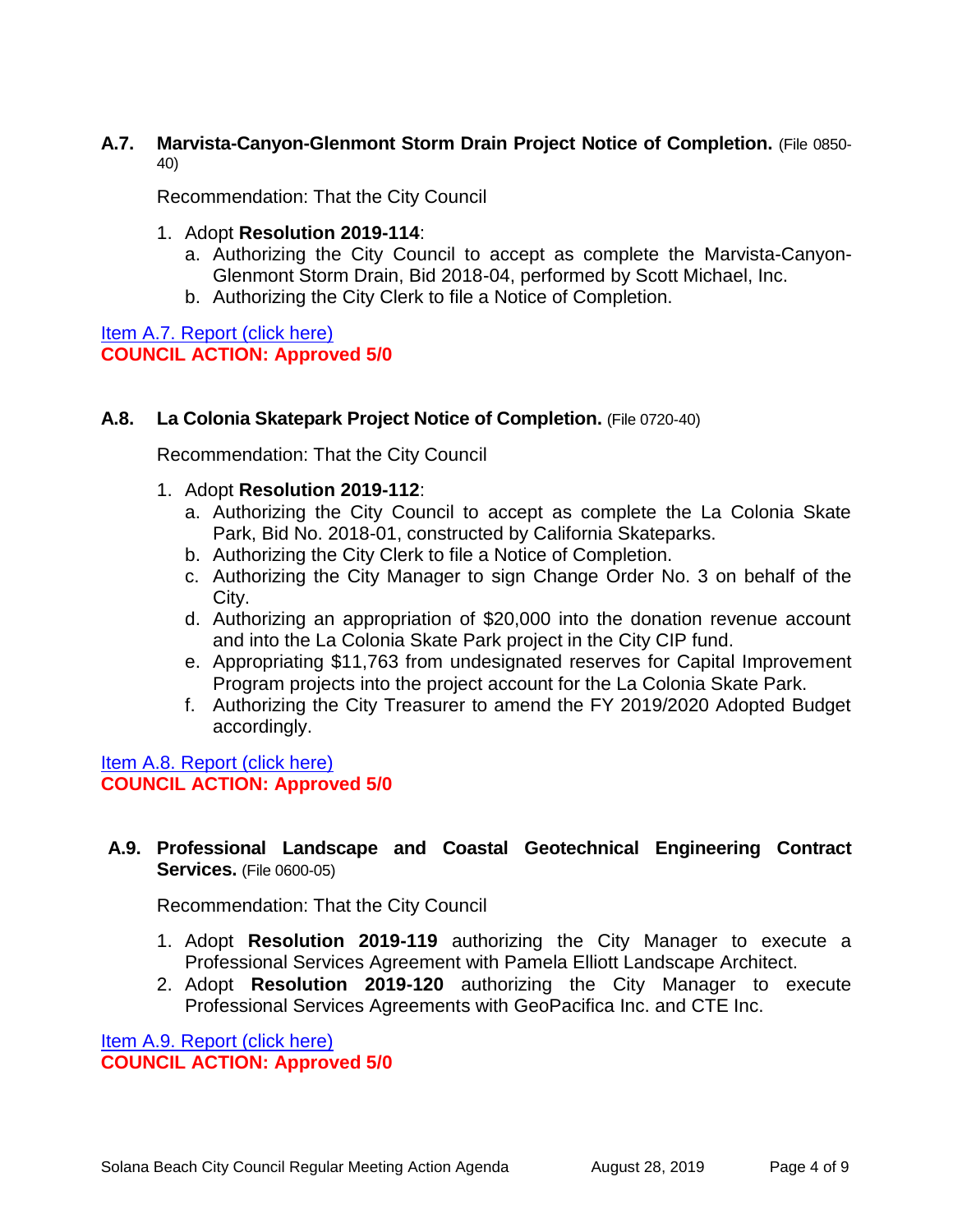## **A.10. City's Housing and Safety Elements Update Consulting Services.** (File 0630-10)

Recommendation: That the City Council

1. Adopt **Resolution 2019-118** authorizing the City Manager to execute a Professional Services Agreement with Kimley-Horn and Associates Inc. for an amount not to exceed \$79,999.

[Item A.10. Report \(click here\)](https://solanabeach.govoffice3.com/vertical/Sites/%7B840804C2-F869-4904-9AE3-720581350CE7%7D/uploads/Item_A.10._Report_(click_here)_08-28-19_-_O.pdf)  **COUNCIL ACTION: Approved 5/0**

#### **A.11. Video Broadcasting Services.** (File 0190-70)

Recommendation: That the City Council

- 1. Approve **Resolution 2019-122**:
	- a. Awarding Bob Hoffman Video and Photography an increased amount not to exceed \$22,240 for FY 2018/19.
	- b. Awarding Bob Hoffman Video and Photography an increased hourly rate of \$84 per person and an amount not to exceed of \$23,500 for the FY 2019/20 agreement extension through FY 2020/21.
	- c. Authorizing the City Manager to amend the FY 2018/19 agreement and the agreement extensions through FY 2020/21 with Bob Hoffman Video and Photography.

# [Item A.11. Report](https://solanabeach.govoffice3.com/vertical/Sites/%7B840804C2-F869-4904-9AE3-720581350CE7%7D/uploads/Item_A.11._Report_(click_here)_08-28-19_-_O.pdf) (click here) **COUNCIL ACTION: Approved 5/0**

**A.12. State Homeland Security Program Grant Funds for 800 MHz Replacement Radios.** (File 0260-40)

Recommendation: That the City Council

- 1. Approve **Resolution 2019-121**:
	- a. Accepting \$12,136 in federal funds from a 2018 State Homeland Security Program (SHSP) grant awarded to the City of Solana Beach for the purchase of 800 MHz radios.
	- b. Authorizing the Fire Chief, or his designee, to sign and submit the required California Governor's Office of Emergency Services Fiscal Year (FY) 2018 Grant Assurances.
	- c. Approving an appropriation of \$12,136 to the Federal Grant revenue account and the Minor Equipment expenditure account for the Fire Department both in the Public Safety Special Revenue fund.
	- d. Authorizing the City Treasurer to amend the FY 2019/20 Adopted Budget accordingly.

Item A.12. Report (click here) **COUNCIL ACTION: Approved 5/0**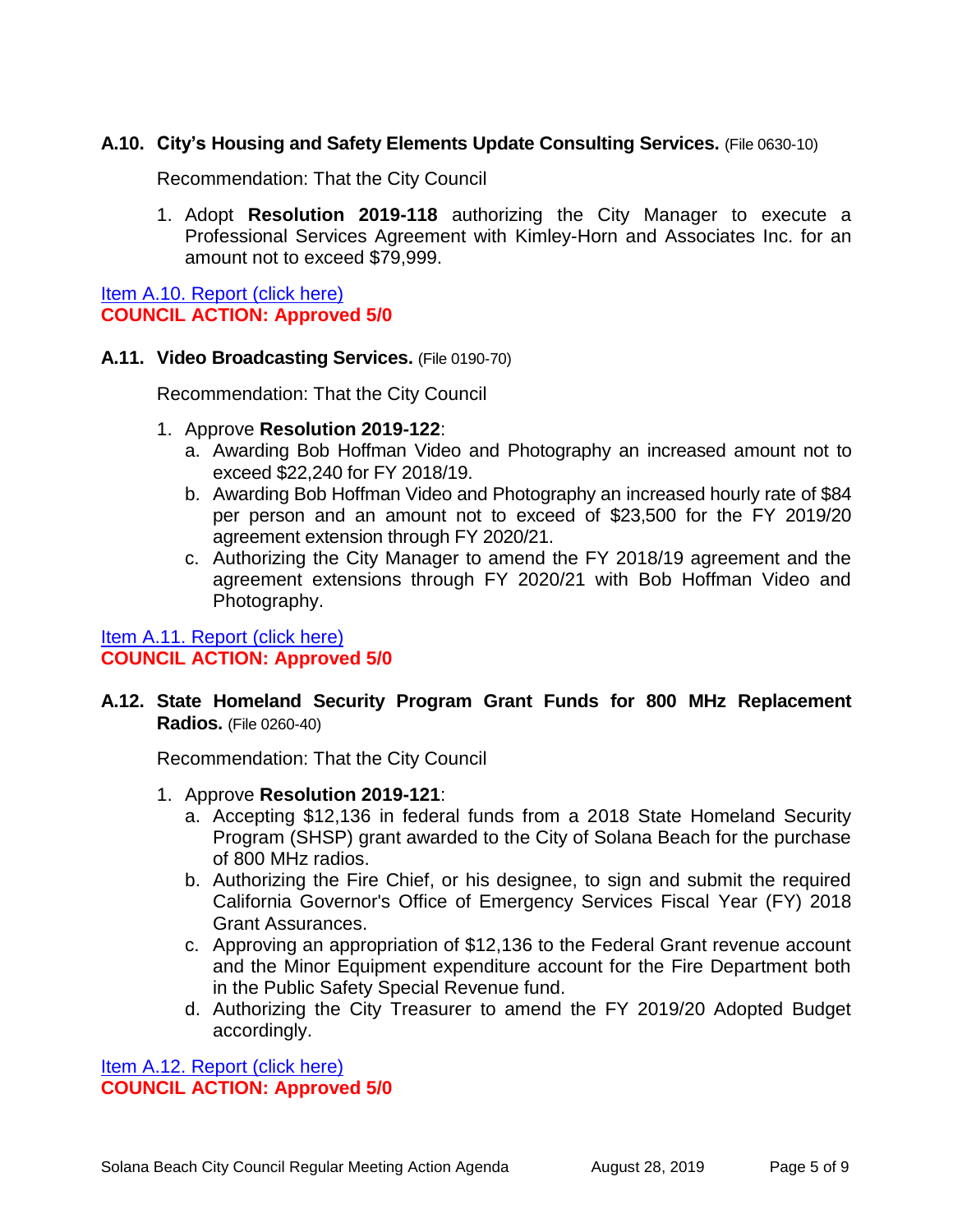**C.2. Introduce (1 st Reading) Ordinance 504 - Regulation of Food Service Ware, Polystyrene and Plastic Bottles in Furtherance of Protecting the Environment and Reducing Single-Use Plastics and Waste.** (File 0230-55)

Recommendation: That the City Council

1. Discuss and consider Introduction of **Ordinance 504** amending SBMC Title 5 to expand the ban on polystyrene products to address single-use plastics and plastic bottles on City property.

[Item C.2. Report \(click here\)](https://solanabeach.govoffice3.com/vertical/Sites/%7B840804C2-F869-4904-9AE3-720581350CE7%7D/uploads/Item_C.2._Report_(click_here)_08-28-19_-_O.pdf) 

[Item C.2. Updated Report #1 \(added 8-28 at 215pm\)](https://solanabeach.govoffice3.com/vertical/Sites/%7B840804C2-F869-4904-9AE3-720581350CE7%7D/uploads/Item_C.2._Updated_Report_1_(upd._8-28_at_140pm)_-_O.pdf)

[Item C.2. Supplemental Docs](https://solanabeach.govoffice3.com/vertical/Sites/%7B840804C2-F869-4904-9AE3-720581350CE7%7D/uploads/Item_C.2._Supplemental_Docs_(Upd._9-3_at_845am)_-_O.pdf)

*Posted Reports & Supplemental Docs contain records up to the cut off time, prior to the start of the meeting, for processing new submittals. The final official record containing handouts, PowerPoints, etc. can be obtained through a Records Request to the City Clerk's Office.* **COUNCIL ACTION: Approved 5/0 with modifications.** 

This ordinance is scheduled to return for Adoption on September 25, 2019.

### **C.3. Introduce (1 st Reading) Ordinance 505 – Safe Storage of Firearms.** (File 0250-70)

Recommendation: That the City Council

1. Introduce **Ordinance 505** amending SBMC Chapter 7.20 to add a new section 7.20.030, relating to the safe storage of firearms.

[Item C.3. Report \(click here\)](https://solanabeach.govoffice3.com/vertical/Sites/%7B840804C2-F869-4904-9AE3-720581350CE7%7D/uploads/Item_C.3._Report_(click_here)_08-28-19_-_O.pdf) 

[Item C.3. Supplemental Docs \(Updated 8-28 at 215pm\)](https://solanabeach.govoffice3.com/vertical/Sites/%7B840804C2-F869-4904-9AE3-720581350CE7%7D/uploads/Item_C.3._Supplemental_Docs_(Upd._8-28_-_2pm)_-_O.pdf)

**Posted Reports & Supplemental Docs contain records up to the cut off time, prior to the start of the meeting, for processing new submittals.** *The final official record containing handouts, PowerPoints, etc. can be obtained through a Records Request to the City Clerk's Office.* **COUNCIL ACTION: Approved 5/0**

This ordinance is scheduled to return for Adoption on September 25, 2019.

## **B. PUBLIC HEARINGS:** (B.1. – B.2.)

This portion of the agenda provides citizens an opportunity to express their views on a specific issue as required by law after proper noticing by submitting a speaker slip (located on the back table) to the City Clerk. After considering all of the evidence, including written materials and oral testimony, the City Council must make a decision supported by findings and the findings must be supported by substantial evidence in the record. An applicant or designee(s) for a private development/business project, for which the public hearing is being held, is allotted a total of fifteen minutes to speak, as per SBMC 2.04.210. A portion of the fifteen minutes may be saved to respond to those who speak in opposition. All other speakers have three minutes each. Please be aware of the timer light on the Council Dais.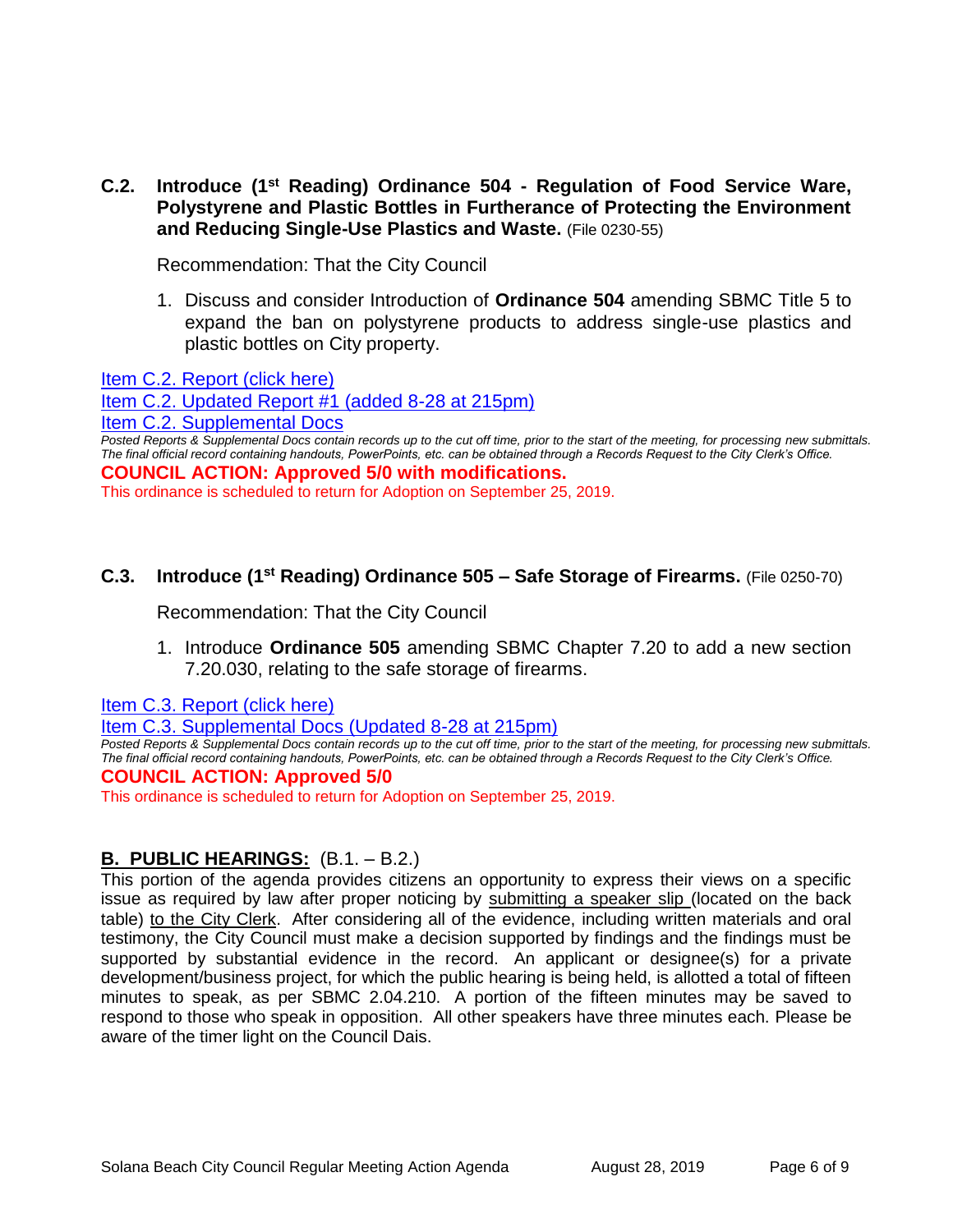#### **B.1. Public Hearing: 652 Stevens, Applicant: 652 Stevens LLC, Case 17-17-34.** (File 0600-40)

The proposed project meets the minimum zoning requirements under the SBMC, may be found to be consistent with the General Plan and may be found, as conditioned, to meet the discretionary findings required as discussed in this report to approve a DRP and VAR and administratively issue a SDP. Therefore, Staff recommends that the City Council:

- 1. Conduct the Public Hearing: Open the Public Hearing, Report Council Disclosures, Receive Public Testimony, and Close the Public Hearing.
- 2. Find the project exempt from the California Environmental Quality Act pursuant to Section 15332 of the State CEQA Guidelines; and
- 3. If the City Council makes the requisite findings and approves the project, adopt **Resolution 2019-116** conditionally approving a DRP, SDP, and VAR to demolish an existing structure and construct a mixed-use development consisting of a twostory commercial dentist office and one (1) residential unit located over an ongrade off-street parking carport at 652 Stevens Avenue, Solana Beach.

[Item B.1. Report \(click here\)](https://solanabeach.govoffice3.com/vertical/Sites/%7B840804C2-F869-4904-9AE3-720581350CE7%7D/uploads/Item_B.1._Report_(click_here)_08-28-19_-_O.pdf) 

[Item B.1. Staff Report Update \(click here\)](https://solanabeach.govoffice3.com/vertical/Sites/%7B840804C2-F869-4904-9AE3-720581350CE7%7D/uploads/B.1._Staff_Report_Update_1_(2).pdf) 

[Item B.1. Supplemental Docs \(updated 8-27 at 6pm\)](https://solanabeach.govoffice3.com/vertical/Sites/%7B840804C2-F869-4904-9AE3-720581350CE7%7D/uploads/Item_B.1._Supplemental_Docs_(Upd_8-27_at_1230pm).pdf)

*Posted Reports & Supplemental Docs contain records up to the cut off time, prior to the start of the meeting, for processing new submittals. The final official record containing handouts, PowerPoints, etc. can be obtained through a Records Request to the City Clerk's Office.*

**COUNCIL ACTION: Approved 5/0 to close the public hearing.**

#### **COUNCIL ACTION: Approved 5/0 to CONTINUE THE ITEM to return at a future date with modifications.**

## **B.2. Public Hearing: 412 N. Acacia, Applicant: Hemmerich, Case 17-19-05.** (File 0600-40)

The proposed project meets the minimum objective requirements under the SBMC, may be found to be consistent with the General Plan and may be found, as conditioned, to meet the discretionary findings required as discussed in this report to approve a DRP (Development Review Permit) and administratively issue a SDP (Structure Development Permit). Therefore, Staff recommends that the City Council:

- 1. Conduct the Public Hearing: Open the Public Hearing, Report Council Disclosures, Receive Public Testimony, and Close the Public Hearing.
- 2. Find the project exempt from the California Environmental Quality Act pursuant to Section 15303 of the State CEQA Guidelines; and
- 3. If the City Council makes the requisite findings and approves the project, adopt **Resolution 2019-115** conditionally approving a DRP and an SDP to remodel the existing single-family residence, construct a first floor addition, and new second story and perform associated site improvements 412 N Acacia Ave, Solana Beach.

[Item B.2. Report \(click here\)](https://solanabeach.govoffice3.com/vertical/Sites/%7B840804C2-F869-4904-9AE3-720581350CE7%7D/uploads/Item_B.2._Report_(click_here)_08-28-19_-_O.pdf)

*Posted Reports & Supplemental Docs contain records up to the cut off time, prior to the start of the meeting, for processing new submittals. The final official record containing handouts, PowerPoints, etc. can be obtained through a Records Request to the City Clerk's Office.* **COUNCIL ACTION: Approved 5/0 to close the public hearing.**

**COUNCIL ACTION: Approved 5/0 to approve the project.** 

**COUNCIL ACTION: Approved 5/0 to approve the project with removal of condition C.1.**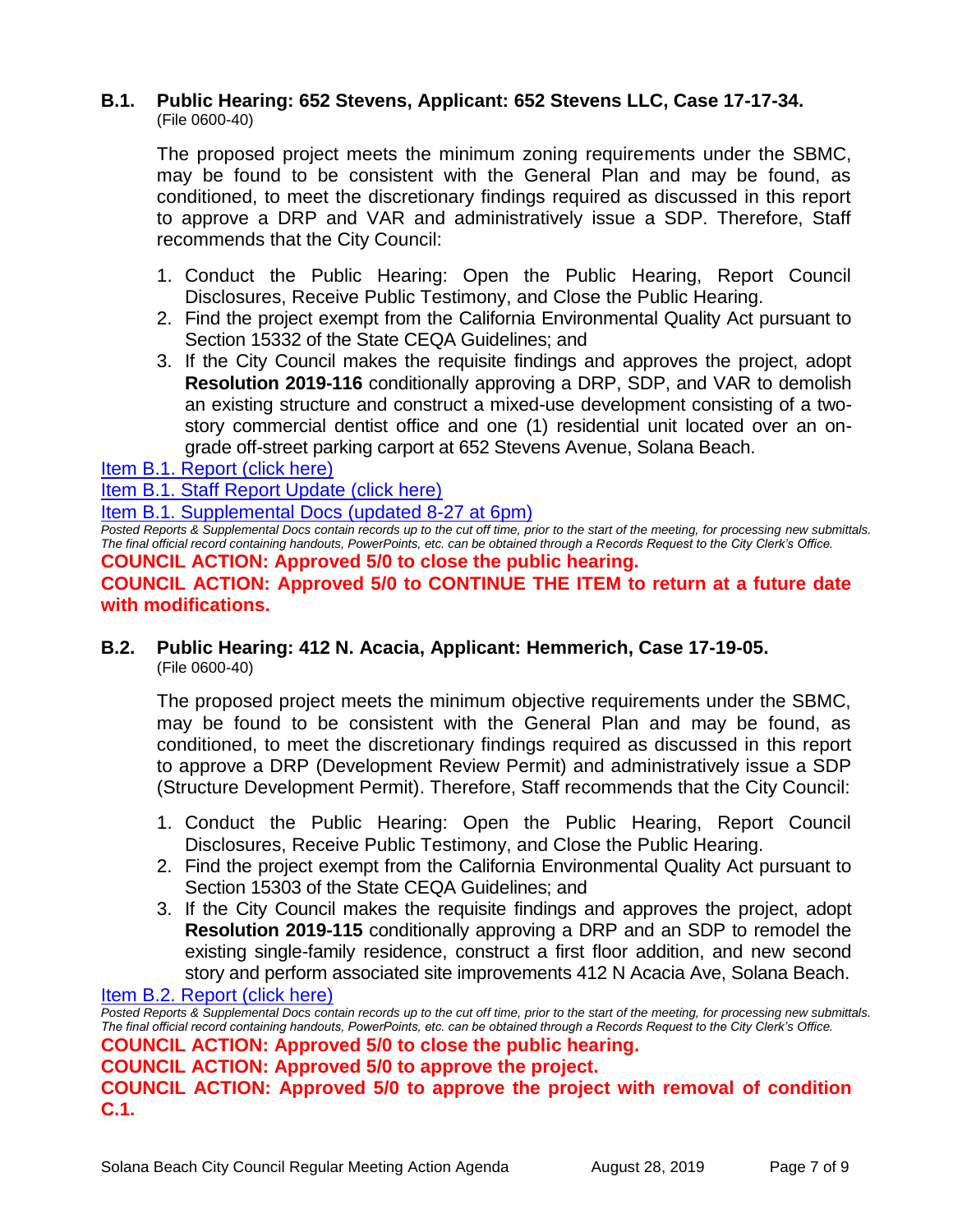### **C. STAFF REPORTS**: (C.1. - C.3.)

*Submit speaker slips to the City Clerk.*

#### **C.1. View Assessment Ordinance Discussion.** (File 0600-45)

Recommendation: That the City Council

1. Provide direction to Staff.

Item C.1. Report (click here) THIS ITEM WAS NOT HEARD

#### **WORK PLAN COMMENTS:**

*Adopted June 12, 2019*

#### **COMPENSATION & REIMBURSEMENT DISCLOSURE:**

GC: Article 2.3. Compensation: 53232.3. (a) Reimbursable expenses shall include, but not be limited to, meals, lodging, and travel. 53232.3 (d) Members of a legislative body shall provide brief reports on meetings attended at the expense of the local agency "*City*" at the next regular meeting of the legislative body.

#### **COUNCIL COMMITTEE REPORTS:** [Council Committees](https://www.ci.solana-beach.ca.us/index.asp?SEC=584E1192-3850-46EA-B977-088AC3E81E0D&Type=B_BASIC)

#### **REGIONAL COMMITTEES: (outside agencies, appointed by this Council)**

- a. City Selection Committee (meets twice a year) Primary-Edson, Alternate-Zito
- b. County Service Area 17: Primary- Harless, Alternate-Edson
- c. Escondido Creek Watershed Authority: Becker /Staff (no alternate).
- d. League of Ca. Cities' San Diego County Executive Committee: Primary-Becker, Alternate-Harless and any subcommittees.
- e. League of Ca. Cities' Local Legislative Committee: Primary-Harless, Alternate-Becker
- f. League of Ca. Cities' Coastal Cities Issues Group (CCIG): Primary-Becker, Alternate-Harless
- g. North County Dispatch JPA: Primary-Harless, Alternate-Becker
- h. North County Transit District: Primary-Edson, Alternate-Becker
- i. Regional Solid Waste Association (RSWA): Primary-Hegenauer, Alternate-Becker
- j. SANDAG: Primary-Zito, 1<sup>st</sup> Alternate-Edson, 2<sup>nd</sup> Alternate-Becker, and any subcommittees.
- k. SANDAG Shoreline Preservation Committee: Primary-Hegenauer, Alternate-Zito
- l. San Dieguito River Valley JPA: Primary-Hegenauer, Alternate-Zito
- m. San Elijo JPA: Primary-Zito, Primary-Becker, Alternate-City Manager
- n. 22<sup>nd</sup> Agricultural District Association Community Relations Committee: Primary-Edson, Primary-Harless

#### **STANDING COMMITTEES: (All Primary Members)** *(Permanent Committees)*

- a. Business Liaison Committee Zito, Edson.
- b. Fire Dept. Management Governance & Organizational Evaluation Harless, Hegenauer
- c. Highway 101 / Cedros Ave. Development Committee Edson, Becker
- d. Parks and Recreation Committee Zito, Harless
- e. Public Arts Committee Edson, Hegenauer
- f. School Relations Committee Hegenauer, Harless
- g. Solana Beach-Del Mar Relations Committee Zito, Edson